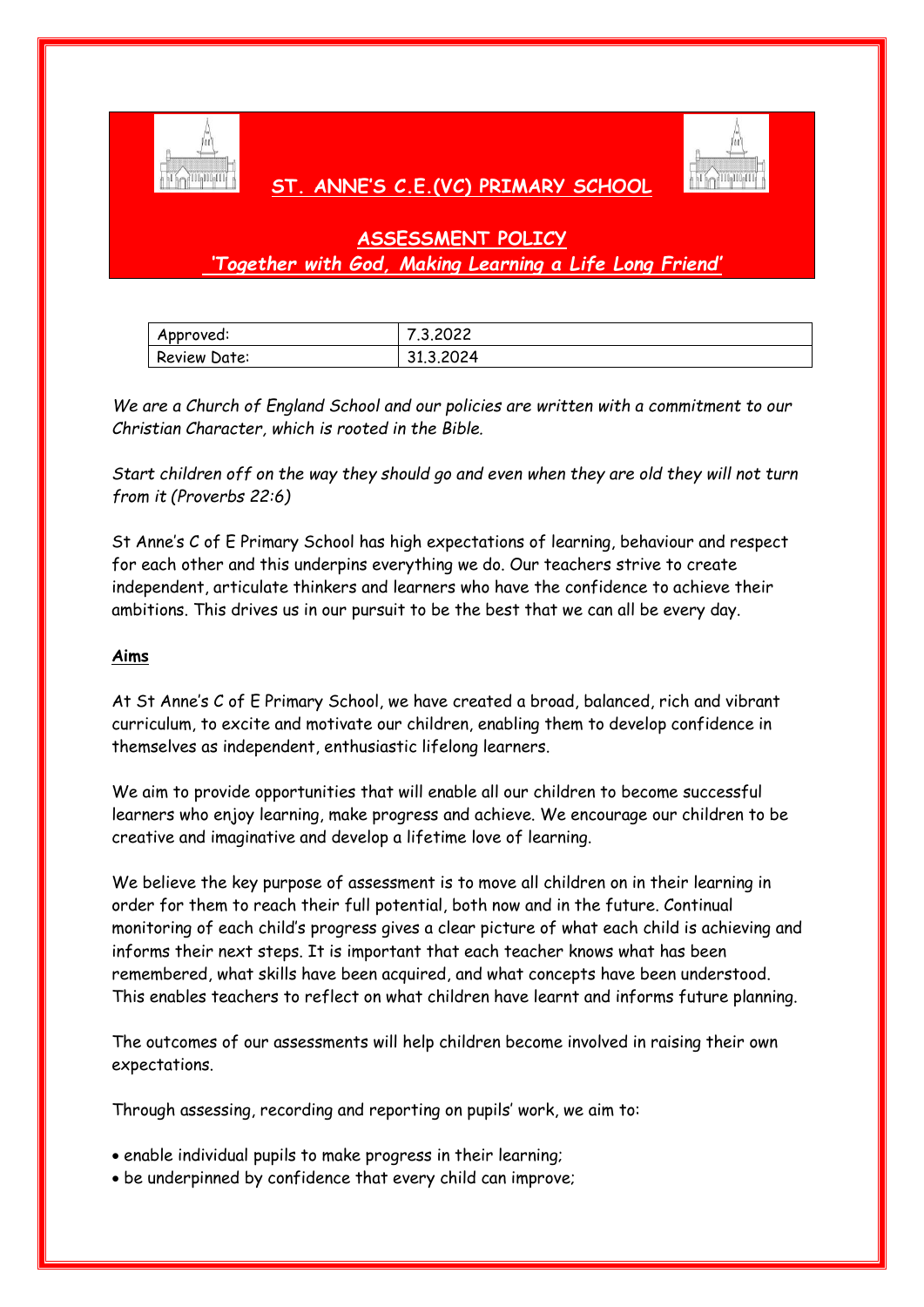involve both teacher and pupils reviewing and reflecting upon assessment information;

 provide feedback, which leads to pupils recognising the 'next steps' in their learning and how to work towards achieving these;

 include reliable judgements about how learners are performing, related, where appropriate, to national standards; enable teachers to plan more effectively;

 provide us with information to evaluate our work, and set appropriate targets at wholeschool, class and individual pupil levels;

enable parents to be involved in their child's progress;

## **The Principles of Assessment**

The principles that underpin assessment at St Anne's C of E Primary School are:

# **Assessment is at the heart of teaching and learning.**

- Assessment provides evidence to guide teaching and learning;
- Assessment provides the opportunity for students to demonstrate and review their progress.
- Assessment is inclusive of all abilities;

 Assessment is free from bias towards factors that are not relevant to what the assessment intends to address.

## **Assessment is honest.**

 Assessment outcomes are conveyed in an open, honest and transparent way to assist pupils with their learning;

 Assessment judgements are moderated by experienced professionals to ensure their accuracy.

## **Assessment is ambitious.**

 Assessment places achievement in context against nationally standardised criteria and expected standards;

 Assessment embodies, through objective criteria, a pathway of progress and development for every child;

Assessment objectives set high expectations for learners.

# **Assessment is appropriate.**

The purpose of any assessment process should be clearly stated;

 Conclusions regarding pupil achievement are valid when the assessment method is appropriate (to age, to the task and to the desired feedback information);

 Assessment should draw on a wide range of evidence to provide a complete picture of student achievement;

 Assessment should demand no more procedures or records than are practically required to allow pupils, their parents and teachers to plan future learning.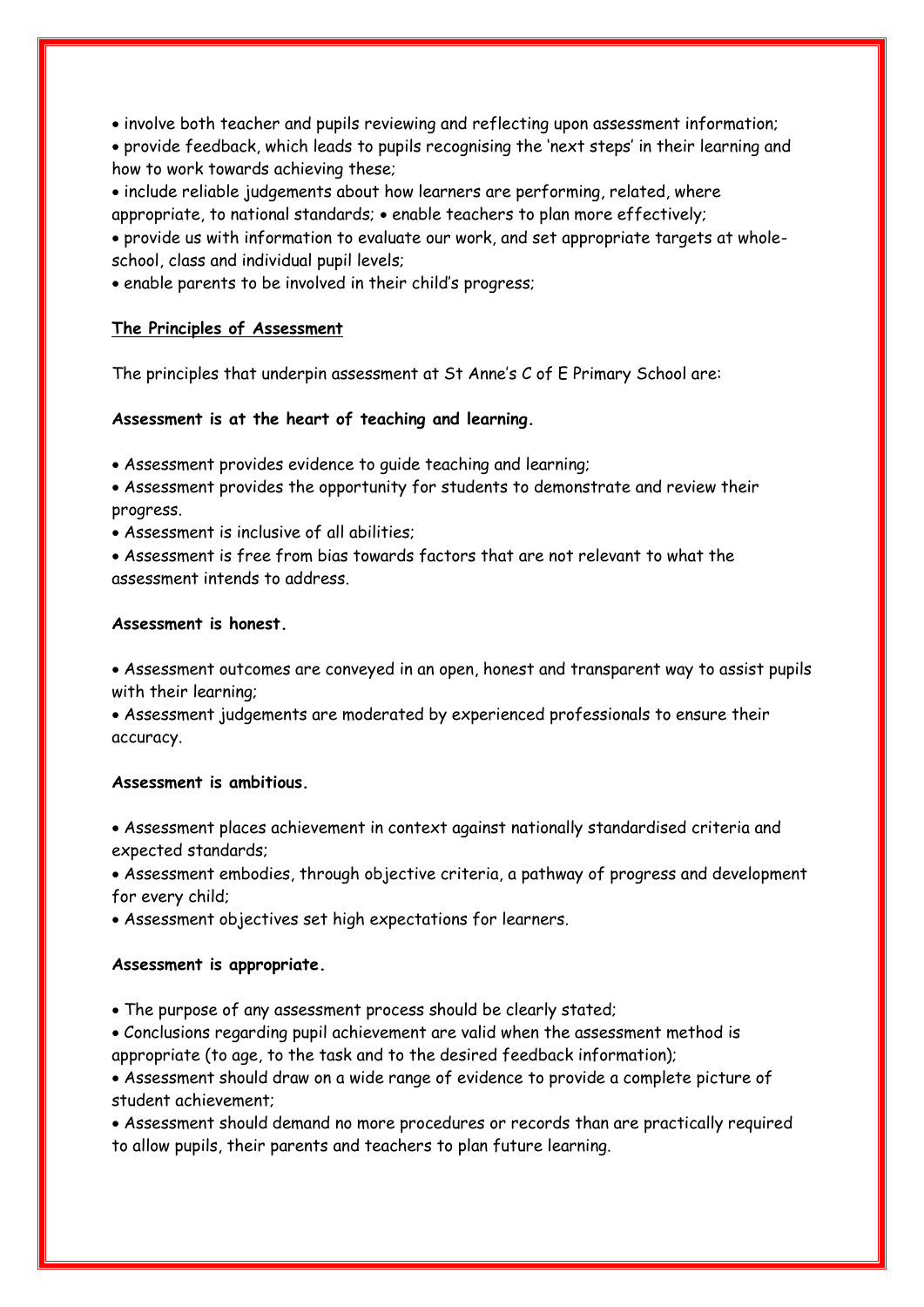### **Assessment is consistent.**

Judgements are formed according to common principles;

 A school's results are capable of comparison with other schools, both locally and nationally.

#### **Assessment outcomes provide meaningful and understandable information for:**

- pupils in developing their learning;
- parents in supporting children with their learning;
- teachers in planning teaching and learning.

#### **Assessment Frameworks**

The school's frameworks have been developed by curriculum and assessment experts to ensure they offer a credible and robust approach to embedding assessment of the new National Curriculum.

#### **This framework enables us to:**

- Generate attainment / progress information for children.
- Shows progression and improves transition: a clear continuum of progress by following a specific set structure which is consistent across KS1 and KS2.

 Ensures that coverage meets requirements for statutory tests: Year 1 phonics screening; Year 2 SATs and Year 6 SATs.

#### **For teachers:**

- Able to be used as a planning tool and complete 'Gaps in Learning'
- Breaks reading, writing and maths into assessment strands that have clear links to teaching and learning.
- Assists differentiation.
- In-line with Curriculum 2014: provides clarity in what should be covered in each year group.

 Can be used to support reading and writing across the curriculum; ensuring it is not confined to the English session.

Also uses Standardised Scores where appropriate to show progress.

#### **For children:**

- Able to be used to set clear, measurable targets linked to specific areas.
- All children can access in accordance to their needs.
- Aspirational –all children have something to strive towards!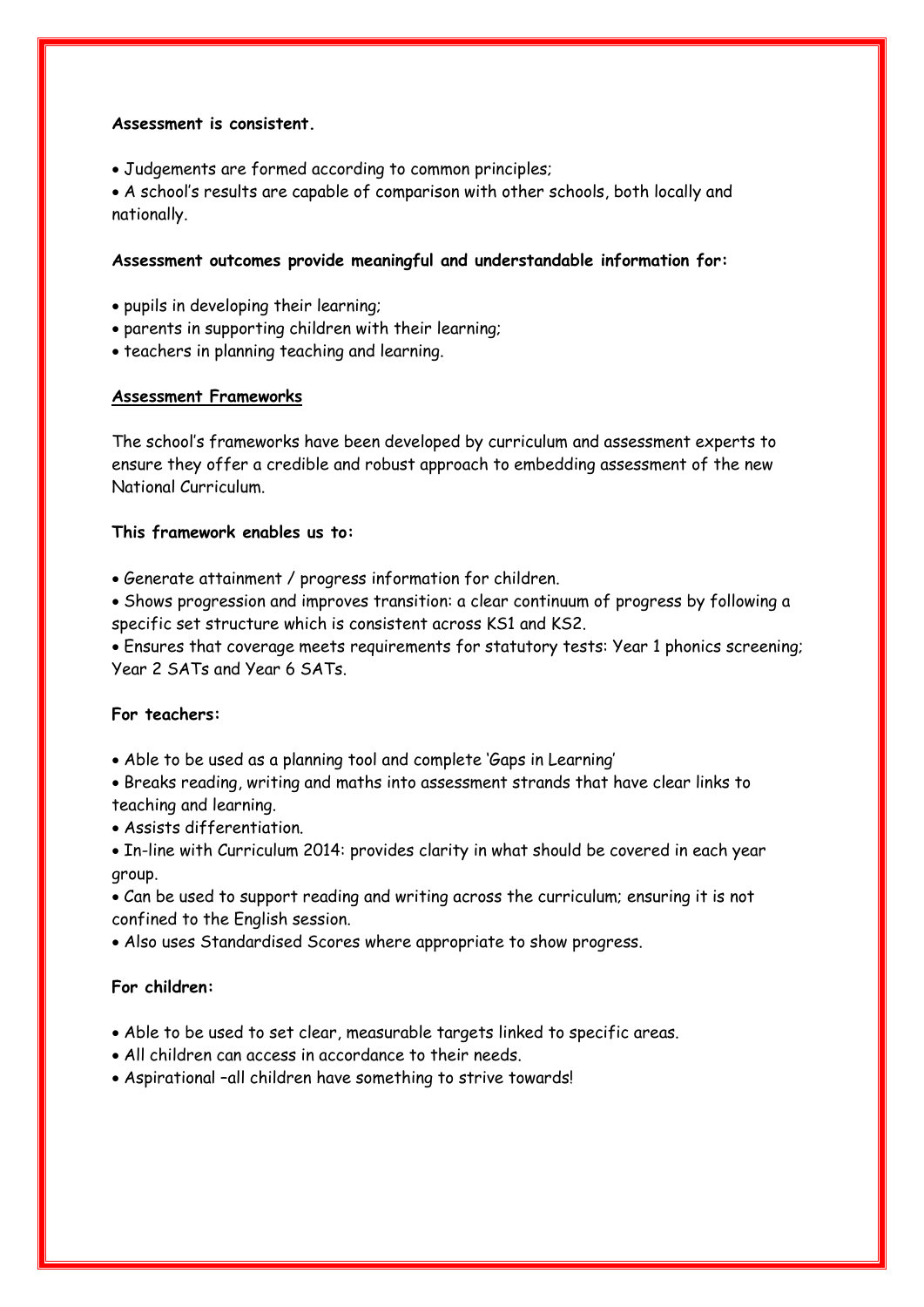## **Approaches to Assessment at St Anne's C of E (VC) Primary School**

At St Anne's C of E (VC) Primary School, all teachers assess the children on a daily basis to ascertain pupils' understanding and identify where there are any gaps. This helps to inform the teacher of what to focus on in future lessons and prompts the teacher to consider how his or her teaching approach can be adapted to improve pupils' understanding and can plan the next stage in each child's learning. It helps the teacher to monitor progress and provide motivation for the children.

At St Anne's C of E Primary School, we emphasise the opportunity for all pupils to succeed. Entry assessment information for each of our key stages is received for all pupils to allow pupils' progress to be measured across the Key Stages. Additional summative assessments are used to track the pupils' progress at key points across the year and allows teachers to measure the pupils' attainment against the National Curriculum age-related expectations for the relevant year groups.

# **How assessment outcomes are collated and used**

We use three key forms of assessment:

- in-school formative assessment
- in-school summative assessment
- nationally standardised summative assessment

## **In-school formative assessment**

Formative assessment takes place during learning and:

- assesses knowledge, skills and understanding
- identifies children's strengths
- highlights gaps in learning
- tackles children's misconceptions
- identifies the next steps in learning
- diagnoses need for support or intervention
- informs teacher planning and reporting

Types of formative assessment include:

- rich question and answer sessions during lessons
- marking of pupils' work
- observational assessment
- regular short recap quizzes
- scanning work from across the curriculum for pupil attainment and development
- adult and peer feedback and response partners
- child self-assessment and reflection on learning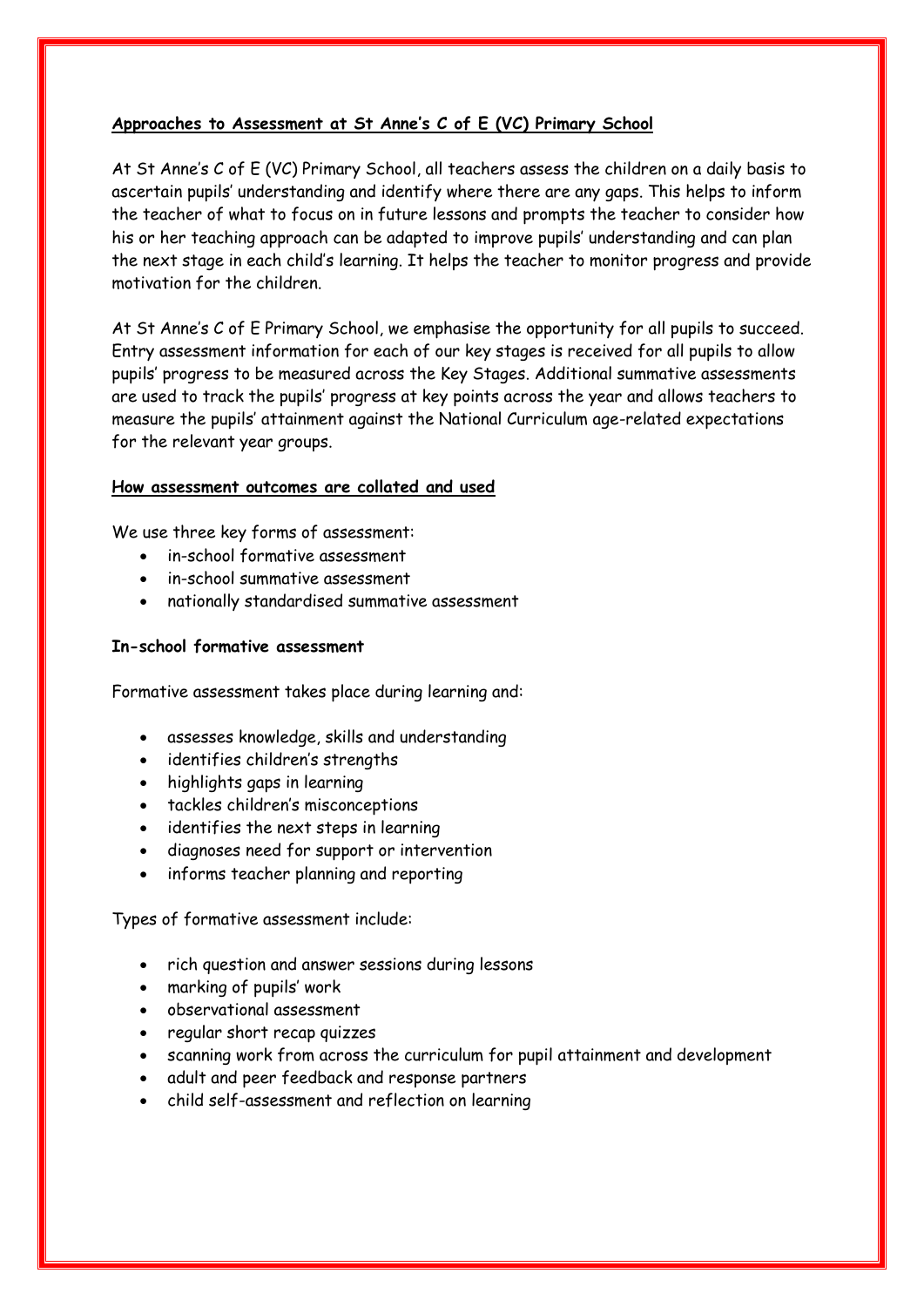# **St Anne's C.E. Primary School In-school Summative Assessment**

- Standardised Maths Test (NTS). Assessment Points End of: November, March, June
- Standardised Reading Test (NTS / NFER). Assessment Points End of: November, March, June
- Standardised Grammar Punctuation and Spelling Test (NFER). Assessment Points End of: November, March, June

## **Nationally Standardised Summative Assessment**

- Year 1 Phonics Test.
- Year 2 SATs Tests in Reading, Maths and Spelling, Punctuation & Grammar
- Year 4 Times Tables Check
- Year 6 SATs Tests Reading, Maths and Spelling, Punctuation & Grammar

#### **Maths**

Formative assessment information is gathered by class teachers during the course of a half term/term and year relating to pupils achievements in all areas of mathematics. An assessment is completed after the subsequent block being taught to check what each pupil has retained and the progress they have made. To support these judgements, at each assessment point, every child will complete a standardised maths test (NTS). These results will then be inputted into the school system and a standardised score, maths age and progress against their year group expectations will be formulated. From this, Gaps will be addressed through class teaching or intervention.

## **Writing (including grammar and punctuation)**

Throughout each term children will complete a number of unaided writing tasks during both English lessons and through cross-curricular extended writing. The teacher will mark and review these using the assessment criteria and year expectations. Over a term the writing evidence for 3/4 children in the class will be moderated to ensure consistency and accuracy across the school

## **Reading**

Ongoing assessment information with be gathered during reading sessions and children will be assessed against the formative assessment criteria for their year group. At each assessment point, children carry out a standardised reading test (NTS / NFER). These results will then be inputted into the school system and a standardised score, reading age and progress against their year group expectations. From this, Gaps will be addressed through class teaching or interventions.

## **Phonics**

Children are assessed informally in their phonological knowledge on a daily basis using 'RWI' to inform future planning and lessons. Formal phonic assessment takes place half-termly; where children are assessed against skills and knowledge from the Read Write Inc programme of study. We use our own Phonics Tracker package to enable us to identify gaps in learning for individual children and cohorts for those children who didn't achieve the expected standard in the Y1 phonics screening test and the Y2 retake.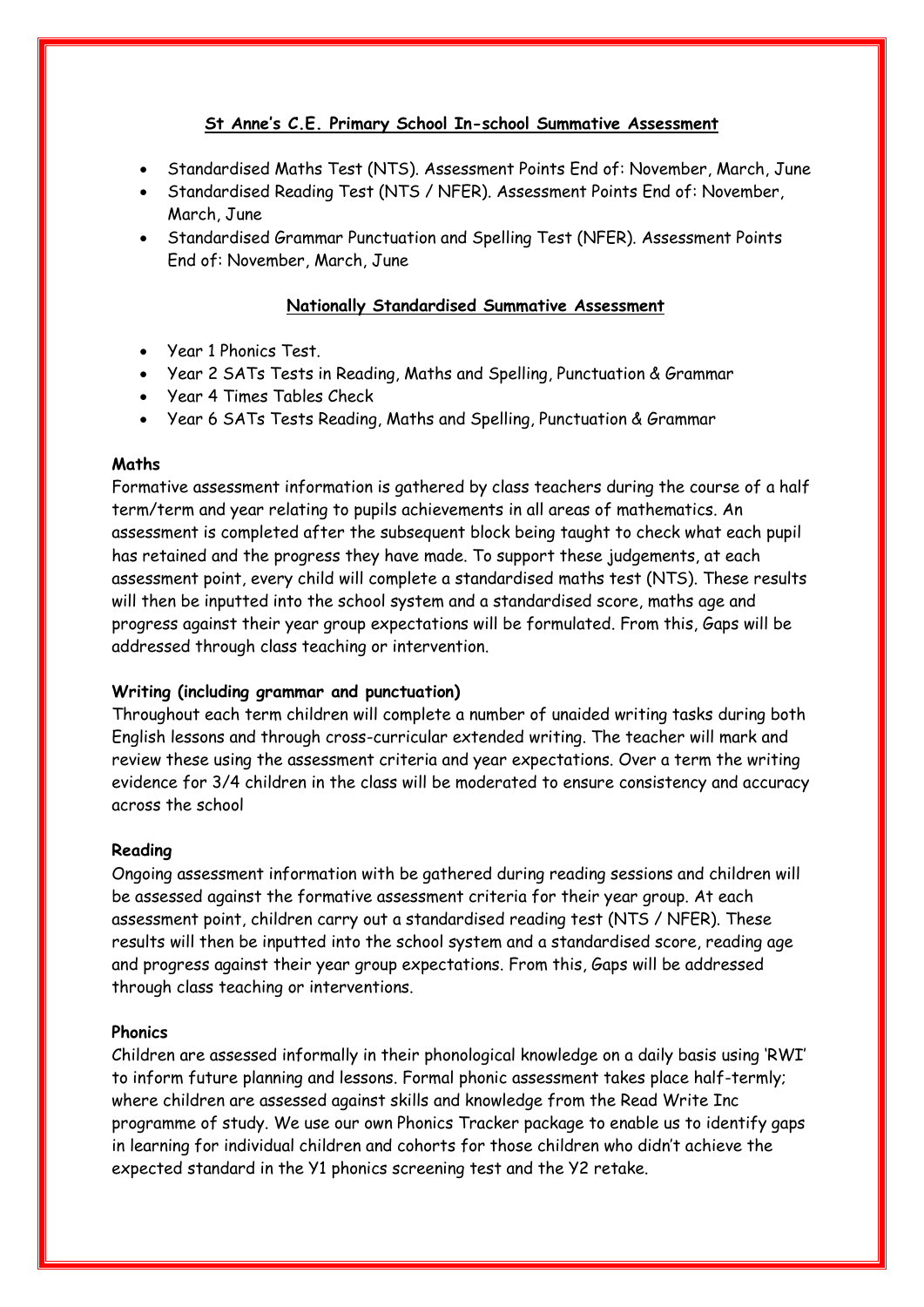### **Foundation Subjects**

Ongoing assessment information with also be gathered during subject sessions and children will be assessed against the specific criteria for their year group (linked to the curriculum that's taught). This information is used by subject leaders and teachers to ensure progressions and coverage across the school. Each subject assessment record identifies pupils who are at the Working Towards or Higher Standard. All other pupils would be at the Expected Standard for their year group.

#### **How do we assess at St Anne's C.E. Primary School?**

Children are assessed against the National Curriculum programme of study and expectations for their year group. At St Anne's C.E. Primary School, the children's assessment bands are based on how well they are performing in all the of year group objectives that they have been taught at that point within the year. There are 4 bands per year group (Reading, Writing & Maths) and these are assessed using a numerical system.

| <b>SCORES FOR EACH OBJECTIVE: -</b> |  |
|-------------------------------------|--|
|                                     |  |

| <b>Blank</b>            | Not Taught                                                                                                                   |
|-------------------------|------------------------------------------------------------------------------------------------------------------------------|
| $\mathbf 0$             | No or little understanding of the objective.                                                                                 |
| $\vert$ 1               | Child show initial evidence but requires support much of the time.                                                           |
| $\overline{2}$          | Child shows evidence of the objective. This sometimes requires support but<br>can work independently, sometimes with errors. |
| $\overline{\mathbf{3}}$ | Child shows independent evidence of the objective for the majority of the<br>time and usually accurately.                    |
| $\vert$ 4               | Child confidently uses and applies the objective in a broad context of<br>problem solving.                                   |

For each child, the following is calculated FOR MATHS/ READING / WRITING OVERALL:

| No. of objectives where pupil is working below expectations   |  |  |
|---------------------------------------------------------------|--|--|
| No. of objectives where pupil is working towards expectations |  |  |
| No. of objectives where pupil is meeting expectations         |  |  |
| No. of objectives where pupil is exceeding expectations       |  |  |
| OVERALL AVERAGE ATTAINMENT OF PUPIL                           |  |  |

The average is then calculated as a judgment for the child's attainment as follows:

| <b>TRACKING</b> | AVERAGE SCORE |
|-----------------|---------------|
|                 |               |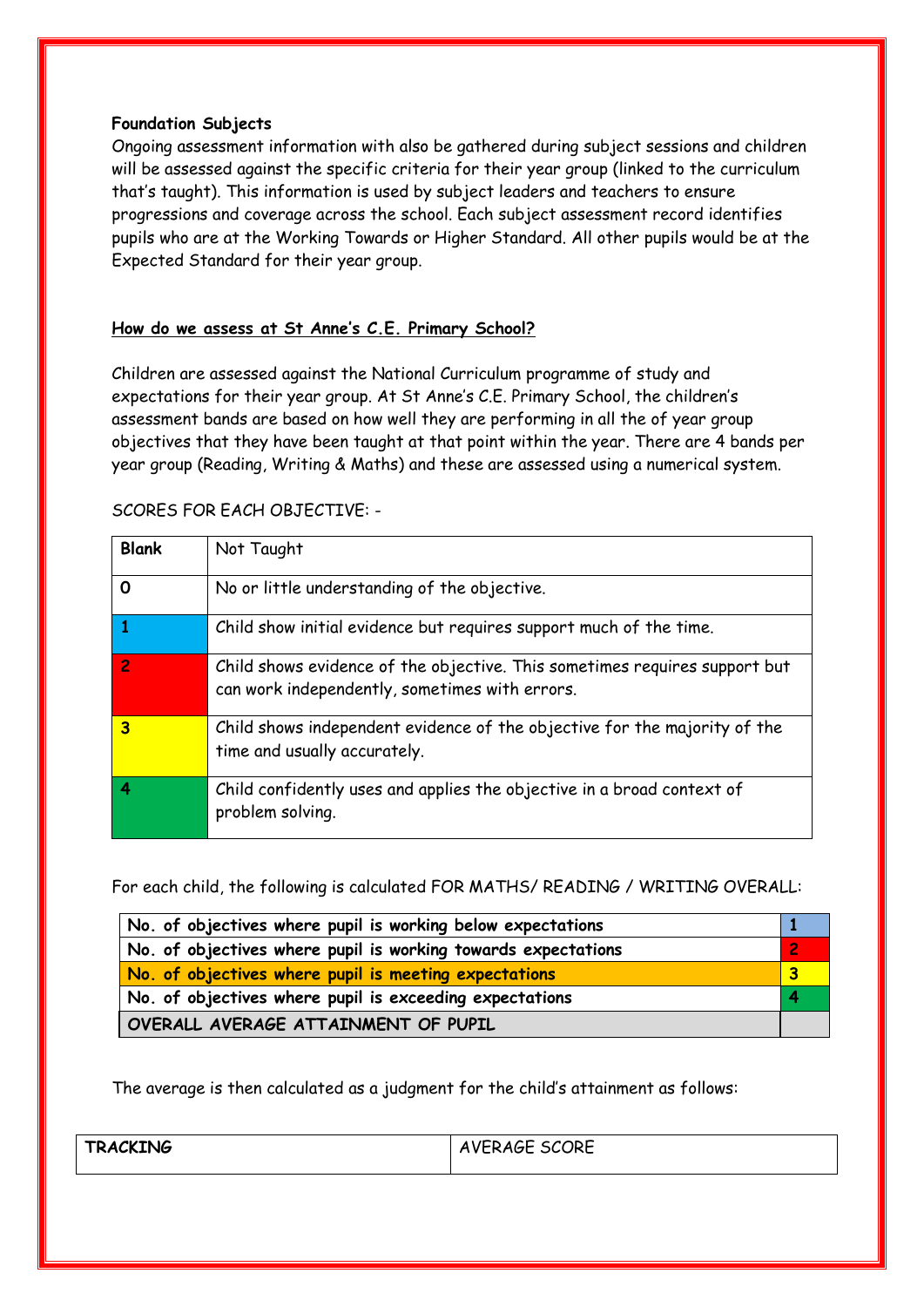| <b>WORKING BELOW YEAR EXPECTATIONS</b>   | 1.8 AND BELOW |
|------------------------------------------|---------------|
| $\vert$ (WB)                             |               |
| <b>WORKING TOWARDS YEAR</b>              | $1.9 - 2.5$   |
| <b>EXPECTATIONS (EMG)</b>                |               |
| <b>MEETING YEAR EXPECTATIONS (EXP)</b>   | $2.6 - 3.2$   |
|                                          |               |
| <b>EXCEEDING YEAR EXPECTATIONS (EXC)</b> | $3.2 +$       |
|                                          |               |

This formative assessment and summative assessment judgements are then merged to provide a best-fit judgement on the child's attainment.

#### **Progress**

St Anne's C.E. Primary operates a 'flat assessment structure'. This means that the minimum expectation is to ensure that pupils maintain their assessment band throughout the year, meaning a progress measure of zero. Where possible, where pupils are not on track, in regards to age related expectations, pupil are supported to achieve accelerated progress (above zero) to ensure that the vast majority of pupils are 'at the Expected Standard (EXS) and those who are higher attainers are working at the Higher Standard (HS) However, their Standardised Score could still improve but be in the same attainment band. In Reading & Maths Standardised scores and teacher assessment judgments are used to ascertain progress through each different assessment point. In Writing progress is based on purely on teacher assessment.

#### **Pupil Progress Meetings**

At the end of each assessment period (November, March and June) teachers report on children's attainment bands, and their progress (using Standardised scores), using the range of assessment evidence they have gathered and that has been inputted onto the school's tracking system. Data analysis takes place and this is shared at pupil progress meetings where pupil progress and attainment for pupils and key groups is reviewed; interventions for identified pupils are reviewed and organised for the next assessment period.

#### **Inclusion and SEND**

St Anne's C of E (VC) Primary School is an inclusive school and works hard to meet the needs of all children. Class teachers are responsible and accountable for the progress and development of all pupils in their class. High quality teaching is available to all children, including those with additional needs. The school aims to ensure that all additional support in the classroom is deployed effectively. Where a child is not making the expected progress, the class teacher will work alongside the SENDCo/Inclusion Manager, parents and external agencies (where appropriate) to plan tailored support.

Formative assessment is at the heart of assessment for children with identified special needs or disabilities in the same way as it is for all other children. Modifications will be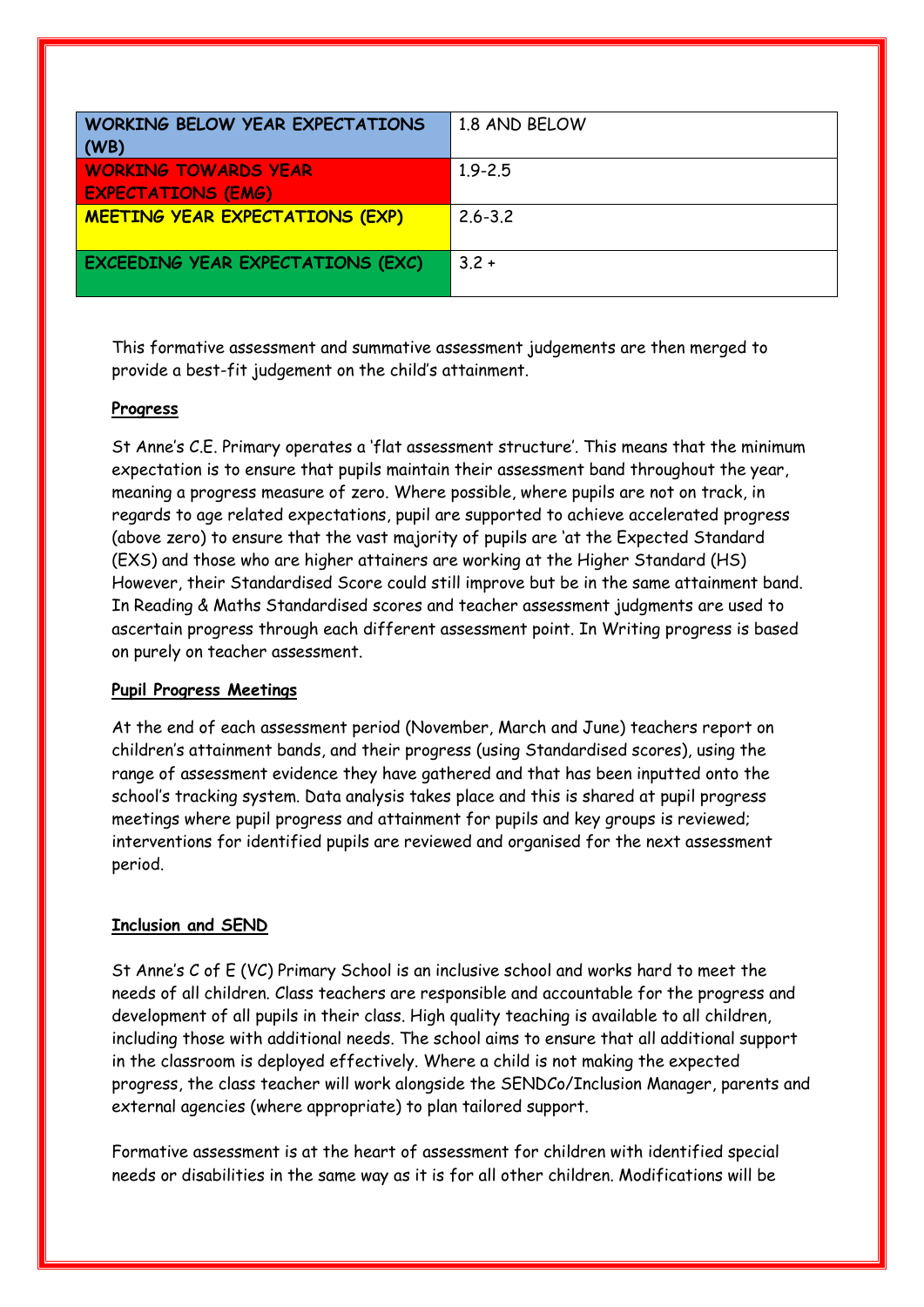made by teachers to ensure questioning; talk, feedback etc. are all suitable for children, depending on their specific needs.

#### **Assessment in the Early Years Foundation Stage**

As each child enters the Foundation Stage we use our professional judgment to assess whether are children are 'on track' or have some delay in their development using The Development Matters framework, expectations at 3 – 4 years old. Within 6 weeks of the child starting in Reception all children are assessed using the statutory Baseline for Reception and we undertake our own Baseline to give us a wider view of the children.

#### **Formative Assessment**

As the year progresses children are monitored on their progress in all areas of development. Examples of children's learning, showing their individual level and if they are on track to meet the ARE, are built up throughout the year and evidenced in individual Learning Journeys and in an assessment file kept by Early Years teachers.

Provision is made for these observations and assessments through experience, play and focused activities. Progress is recorded by observing and assessing children and using the Learning Book and the school's termly expectations pro forma (informed by Development Matters)

#### **Assessment Cycle**

Baseline - Within 6 weeks of the child joining the setting. Termly – progress against the Developmental Bands for each area of learning EYFS 'Aspects'.

#### **Summative Data**

At the end of Foundation Stage the children will be assessed against the EYFS Profile Early Learning Goals stating whether they are 'met' or 'not met.' In addition, there will be a written commentary for each child about how they learn in relation to the characteristics of effective learning.

#### **Continuing Professional Development**

All teachers and teaching assistants have regular CPD opportunities to develop a robust understanding of assessment practices across the school.

Weekly teaching and learning sessions provide support in making accurate assessments of learning objectives and recording formative assessments and subsequently using this to inform future planning.

## **Reporting to Parents**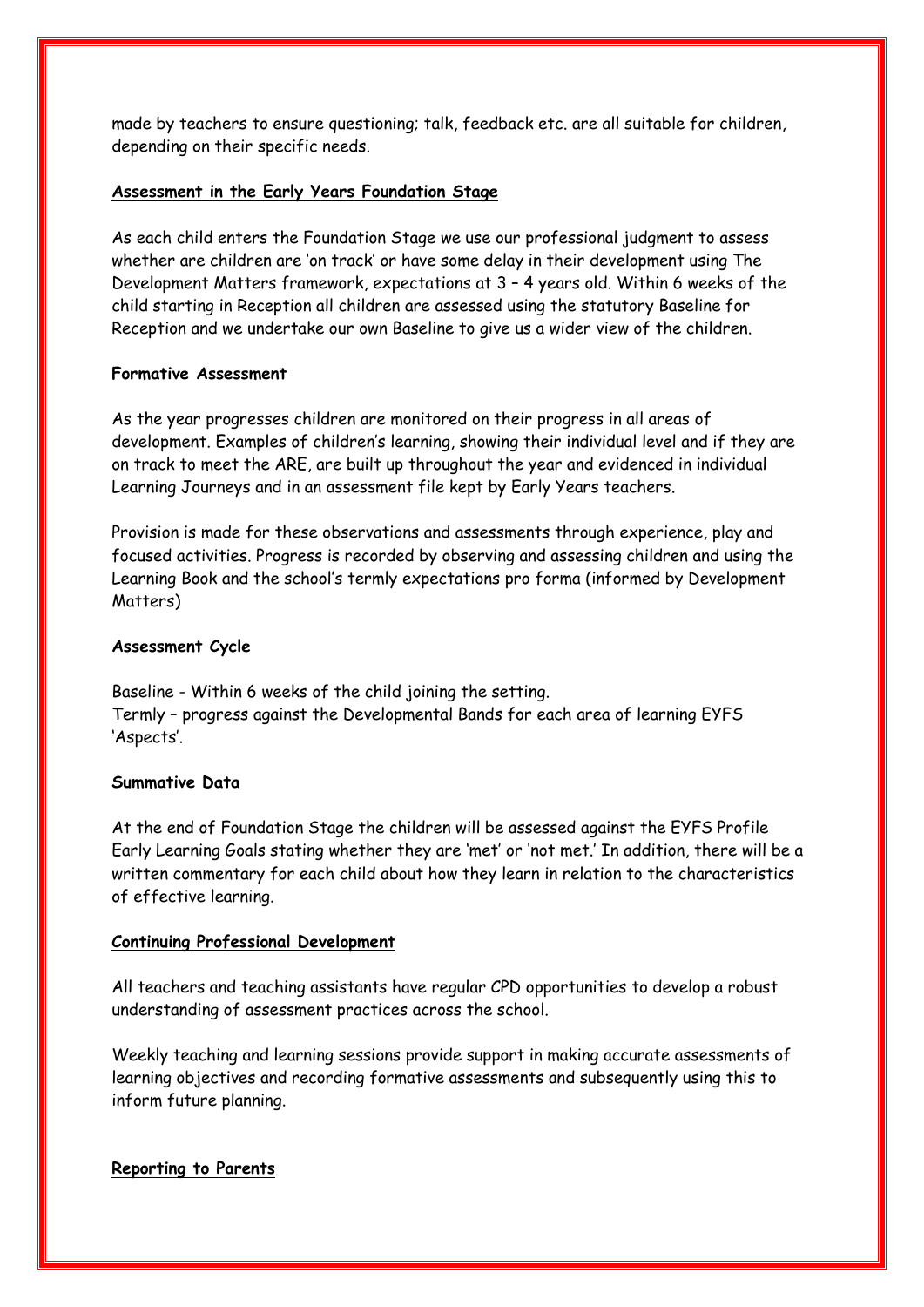A range of strategies keep parents fully informed of their child's progress in school. Parents are encouraged to contact the school if they have concerns about any aspect of their child's work.

Each term, parents are provided with an update on their child's learning and progress.

At the end of the summer term, all parents receive a written report of their child's progress and achievements during the year and also identify target areas for the next school year. The children also write their own evaluation of their performance during the year. Parental feedback is sought. A child's performance will be reported to parents using the language of "working towards the expected standard" (for the child's year group) "working at the expected standard" or "working at greater depth within the expected standard". This is consistent with language used in the DfE Interim Assessment Framework.

#### **Responsibility for the Policy and Procedure**

#### **Role of the Governing Body**

The governing board will:

- monitor whole school data monitor assessment practices in school

#### **Role of the Headteacher and Senior Leadership Team**

The Headteacher and the Senior Leadership Team will:

- moderate teacher assessments and tests
- set realistic whole school targets
- analyse data for school improvement and reporting
- lead and monitor whole school assessment practices
- provide training for teachers to ensure a good understanding of assessment and assessment practice

#### **Role of the Nominated/link Governor**

The Nominated/link Governor will:

- work closely with the Headteacher and the coordinator;
- ensure this policy and other linked policies are up to date;
- ensure that everyone connected with the school is aware of this policy;
- report to the Governing Body every term;
- annually report to the Governing Body on the success and development of this policy

#### **Role of School Personnel School personnel will:**

#### Teachers:

- regularly use ongoing formative assessment and skills analysis
- make summative judgements at defined points in time
- provide feedback to pupils and set realistic targets for individual pupils